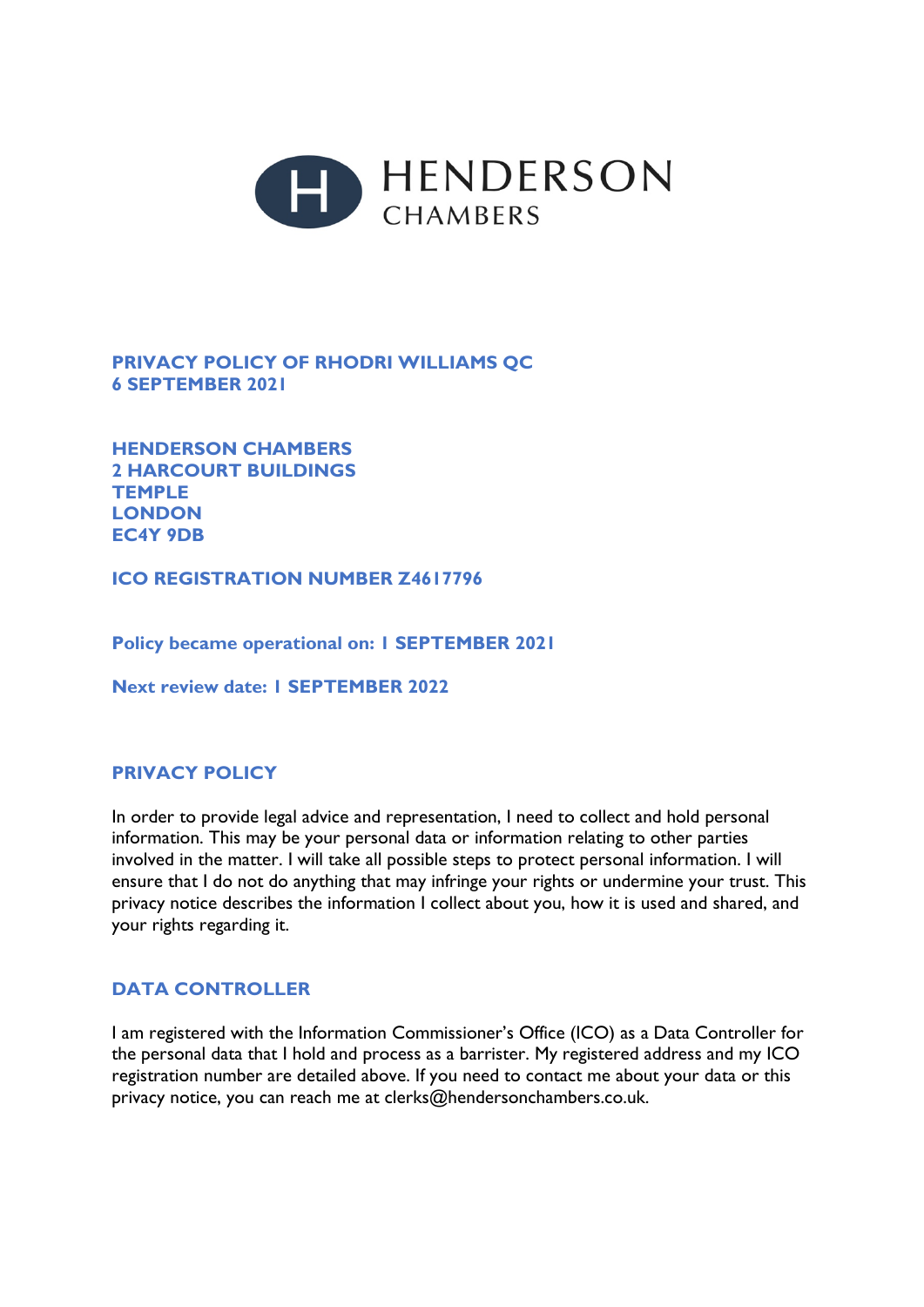## **DATA COLLECTION**

The vast majority of the information that I hold about you is provided to or gathered by me in the course of your case and/or proceedings. Your solicitor and/or I will tell you why we need the information and how we will use it. On occasion I may also obtain information that is available publicly.

# **WHAT DATA DO I PROCESS ABOUT YOU?**

I collect and process both personal data and special categories of personal data as defined in the GDPR. This may include:

- Name
- Email address
- Phone number
- Address
- Payment or bank details
- Date of birth
- Next of kin details
- Details pertaining to education and employment
- Information on your background & current circumstances
- Financial information.

Where relevant, I may also need to process special category personal data that reveals your:

- Racial or ethnic origin
- Political opinions
- Religious and philosophical beliefs
- Trade union membership
- **•** Genetic data
- Biometric data for the purpose of uniquely identifying a natural person
- Data concerning health
- Sex life and sexual orientation.

On occasion, I may also process personal data relating to criminal convictions and offences.

#### **MY LAWFUL BASIS FOR PROCESSING YOUR INFORMATION**

The General Data Protection Regulation (the GDPR) requires all organisations that process personal data to have a lawful basis for doing so. The lawful bases identified in the GDPR that I seek to rely upon are as follows:

- Consent of the data subject where this required, I will ensure that I have your specific consent for processing your data.
- Performance of a contract with the data subject or to take steps to enter into a contract.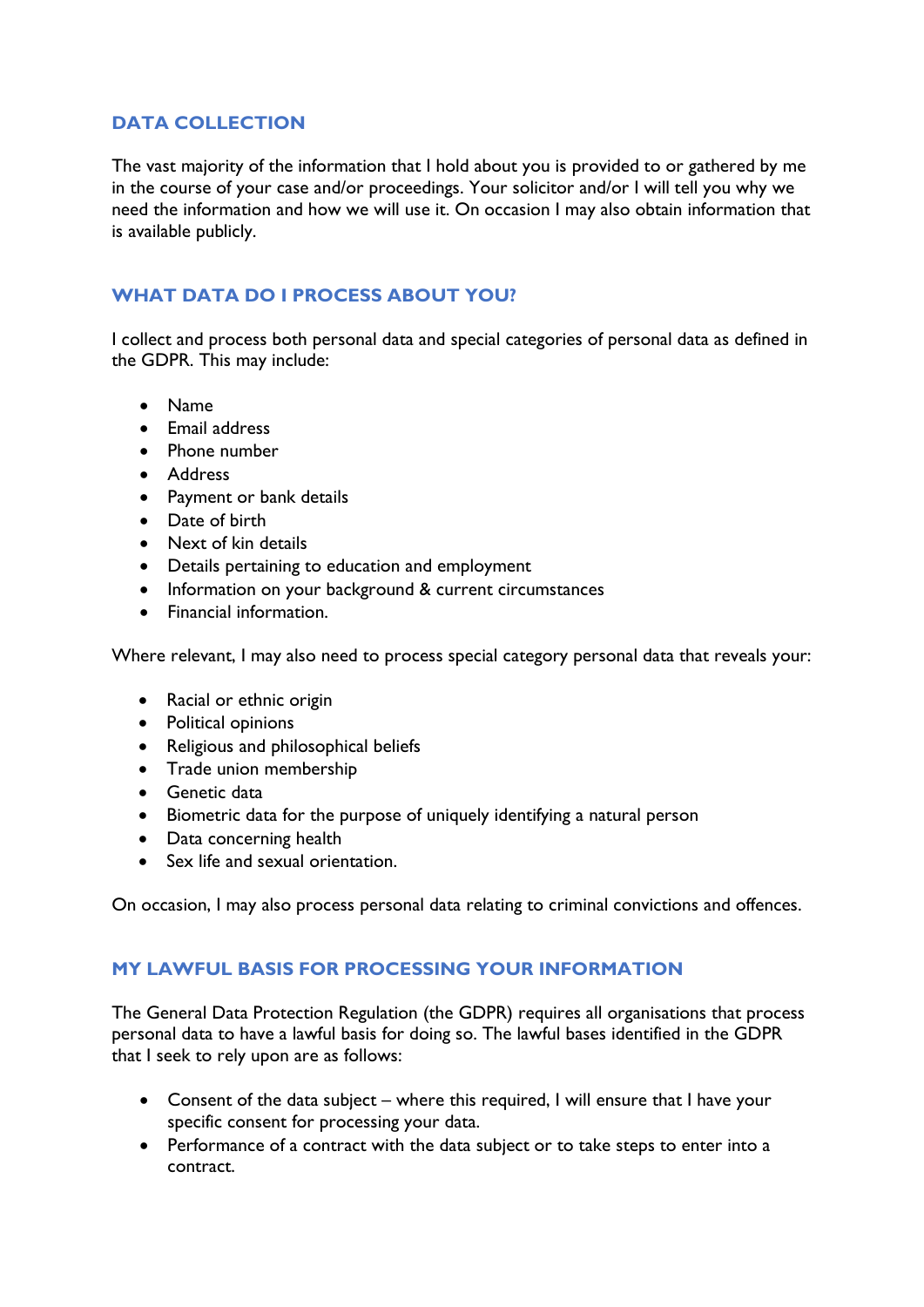- Compliance with a legal obligation to comply with various regulatory and professional obligations, e.g. filing tax returns with HMRC.
- The legitimate interests of my business or a third party, except where such interests are overridden by the interests, rights or freedoms of the data subject.

Examples of legitimate interests include:

- Where the data subject is a client or in the service of the controller;
- Provision of legal services and advice;
- Processing is necessary to ensure network and information security, including preventing unauthorised access;
- For purposes of practice management, accounting and debt recovery;
- For completion of professional regulatory requirements;
- Processing for direct marketing purposes, or to prevent fraud; and
- Reporting threats to public security.

## **SPECIAL CATEGORY PROCESSING**

I process special category data when:

- 1. I have your explicit consent to do so; or
- 2. It is necessary for the exercise or defence of legal claims or judicial acts.

## **CRIMINAL DATA PROCESSING**

On occasion, I process data relating to criminal offences where it is necessary for:

- The purpose of, or in connection with, any legal proceedings;
- The purpose of obtaining legal advice; or
- The purposes of establishing, exercising or defending legal rights.

I use your information to:

- Provide legal advice and representation;
- Assist in training pupils and mini pupils;
- Investigate and address your concerns;
- Communicate with you about news, updates and events;
- Investigate or address legal proceedings relating to your use of my services, or as otherwise allowed by applicable law;
- Make statutory returns
- Assist in any tendering or panel membership applications;
- Assist in any other applications for the purpose of professional development or career progression;
- Communicate legal updates and judgments to other legal professionals;
- For marketing purposes.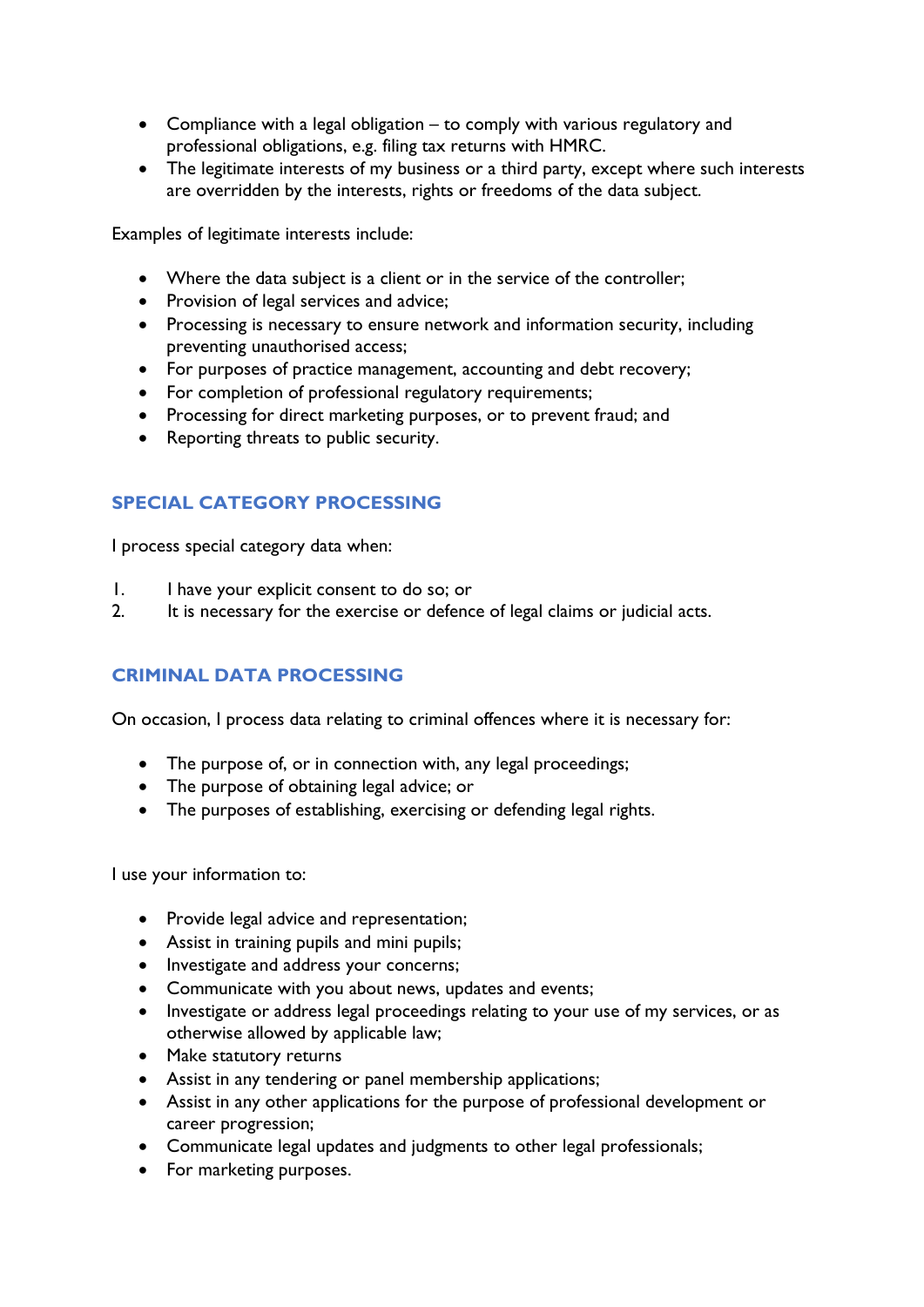### **I MAY SHARE YOUR PERSONAL DATA WITH:**

- Instructing solicitors or other lawyers involved in your case;
- A pupil or mini pupil, under my training;
- Opposing counsel, for the purposes of resolving the case;
- My chambers management and staff who provide administrative services;
- My regulator or legal advisors in the event of a dispute or other legal matter;
- Law enforcement officials, government authorities, or other third parties to meet any legal obligations;
- Legal directories, for the purpose of professional development;
- Any relevant panel or tendering committee, for the purpose of professional development;
- Accountants and banking officials;
- Regulators or arbitrators, where complaints or disputes arise;
- Any other party where I ask you for consent, and you consent, to the sharing.

#### **TRANSFERS TO THIRD COUNTRIES AND INTERNATIONAL ORGANISATIONS**

I do not transfer any personal data to third countries or international organisations.

#### **DATA RETENTION**

I retain your personal data while you remain a client unless you ask me to delete it. My Retention and Disposal Policy details how long I hold data for and how I dispose of it when it no longer needs to be held. I will delete or anonymise your information at your request unless:

- There is an unresolved issue, such as a claim or dispute;
- I am legally required to; or
- There are overriding legitimate business interests to do so.

#### **YOUR RIGHTS**

The GDPR gives you specific rights in terms of your personal data. For example, you have to be informed about the information I hold and what I use it for; you can ask for a copy of the personal information I hold about you; you can ask me to correct any inaccuracies with the personal data I hold, and you can ask me to stop sending you direct mail, or emails, or in some circumstances ask me to stop processing your details. Finally, if I do something irregular or improper with your personal data, you can seek compensation for any distress you are caused or loss you have incurred.

You can find out more information from the [ICO's website](https://ico.org.uk/your-data-matters/) and this is the organisation that you can complain to if you are unhappy with how I have dealt with your query.